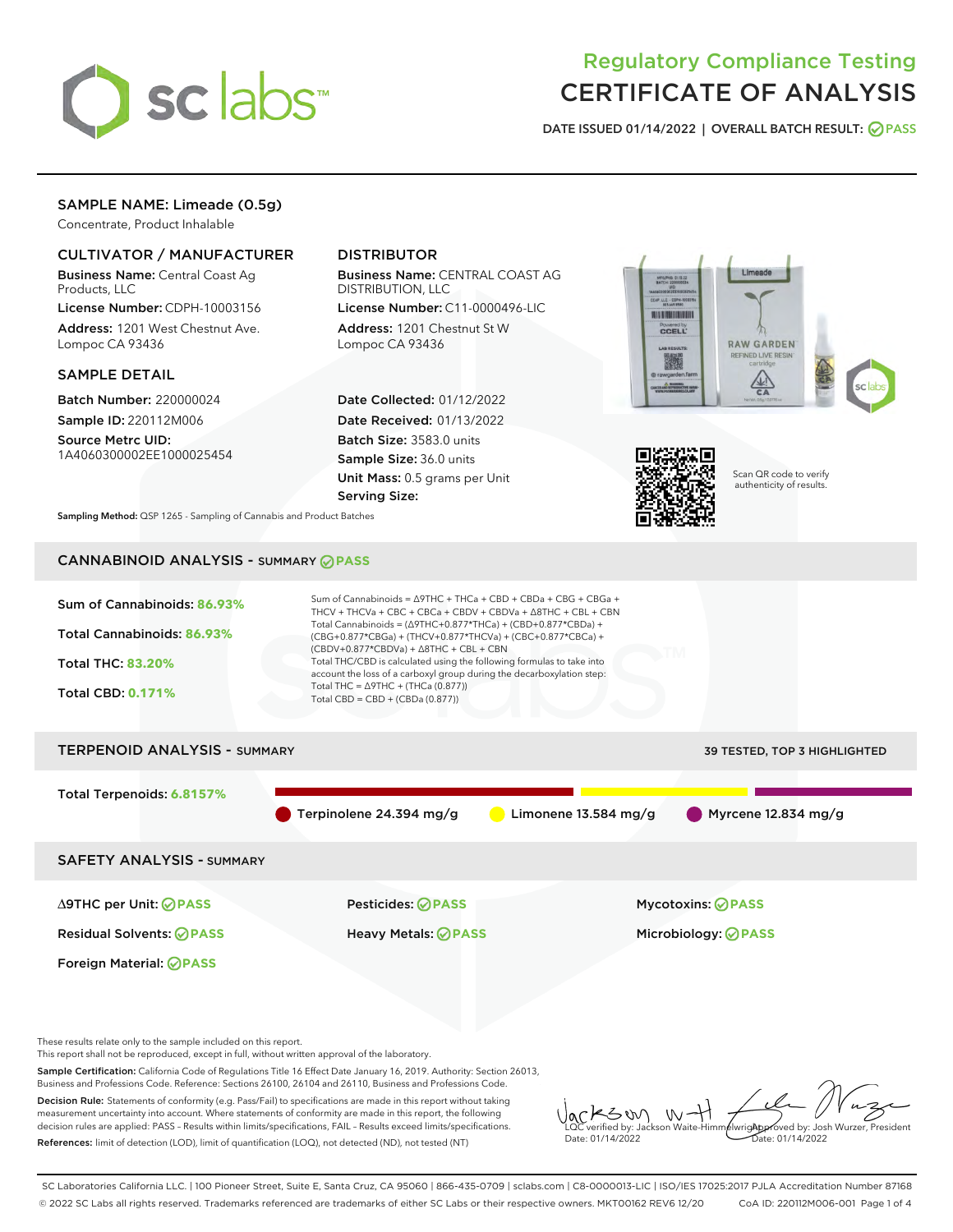



LIMEADE (0.5G) | DATE ISSUED 01/14/2022 | OVERALL BATCH RESULT:  $\bigcirc$  PASS

#### CANNABINOID TEST RESULTS - 01/13/2022 2 PASS

Tested by high-performance liquid chromatography with diode-array detection (HPLC-DAD). **Method:** QSP 1157 - Analysis of Cannabinoids by HPLC-DAD

#### TOTAL CANNABINOIDS: **86.93%**

Total Cannabinoids (Total THC) + (Total CBD) + (Total CBG) + (Total THCV) + (Total CBC) + (Total CBDV) + ∆8THC + CBL + CBN

TOTAL THC: **83.20%** Total THC (∆9THC+0.877\*THCa)

TOTAL CBD: **0.171%**

Total CBD (CBD+0.877\*CBDa)

TOTAL CBG: 2.582% Total CBG (CBG+0.877\*CBGa)

TOTAL THCV: 0.52% Total THCV (THCV+0.877\*THCVa)

TOTAL CBC: ND Total CBC (CBC+0.877\*CBCa)

TOTAL CBDV: ND Total CBDV (CBDV+0.877\*CBDVa)

| <b>COMPOUND</b>  | LOD/LOQ<br>(mg/g)          | <b>MEASUREMENT</b><br><b>UNCERTAINTY</b><br>(mg/g) | <b>RESULT</b><br>(mg/g) | <b>RESULT</b><br>(%) |
|------------------|----------------------------|----------------------------------------------------|-------------------------|----------------------|
| <b>A9THC</b>     | 0.06/0.26                  | ±28.621                                            | 832.00                  | 83.200               |
| <b>CBG</b>       | 0.06/0.19                  | ±1.017                                             | 25.82                   | 2.582                |
| <b>THCV</b>      | 0.1/0.2                    | ±0.26                                              | 5.2                     | 0.52                 |
| <b>CBN</b>       | 0.1/0.3                    | ±0.16                                              | 2.5                     | 0.25                 |
| $\triangle$ 8THC | 0.1/0.4                    | ±0.17                                              | 2.1                     | 0.21                 |
| <b>CBD</b>       | 0.07/0.29                  | ±0.079                                             | 1.71                    | 0.171                |
| <b>THCa</b>      | 0.05/0.14                  | N/A                                                | <b>ND</b>               | <b>ND</b>            |
| <b>THCVa</b>     | 0.07/0.20                  | N/A                                                | <b>ND</b>               | <b>ND</b>            |
| <b>CBDa</b>      | 0.02/0.19                  | N/A                                                | <b>ND</b>               | <b>ND</b>            |
| <b>CBDV</b>      | 0.04/0.15                  | N/A                                                | <b>ND</b>               | <b>ND</b>            |
| <b>CBDVa</b>     | 0.03/0.53                  | N/A                                                | <b>ND</b>               | <b>ND</b>            |
| <b>CBGa</b>      | 0.1 / 0.2                  | N/A                                                | <b>ND</b>               | <b>ND</b>            |
| <b>CBL</b>       | 0.06 / 0.24                | N/A                                                | <b>ND</b>               | <b>ND</b>            |
| <b>CBC</b>       | 0.2 / 0.5                  | N/A                                                | <b>ND</b>               | <b>ND</b>            |
| <b>CBCa</b>      | 0.07/0.28                  | N/A                                                | <b>ND</b>               | <b>ND</b>            |
|                  | <b>SUM OF CANNABINOIDS</b> |                                                    | 869.3 mg/g              | 86.93%               |

#### **UNIT MASS: 0.5 grams per Unit**

| ∆9THC per Unit                         | 1100 per-package limit | 416.00 mg/unit | <b>PASS</b> |
|----------------------------------------|------------------------|----------------|-------------|
| <b>Total THC per Unit</b>              |                        | 416.00 mg/unit |             |
| <b>CBD per Unit</b>                    |                        | $0.86$ mg/unit |             |
| <b>Total CBD per Unit</b>              |                        | $0.86$ mg/unit |             |
| <b>Sum of Cannabinoids</b><br>per Unit |                        | 434.6 mg/unit  |             |
| <b>Total Cannabinoids</b><br>per Unit  |                        | 434.6 mg/unit  |             |

| <b>COMPOUND</b>           | LOD/LOQ<br>(mg/g) | ASUREIVI<br><b>UNCERTAINTY</b><br>(mg/g) | <b>RESULT</b><br>(mg/g)                         | <b>RESULT</b><br>$(\%)$ |
|---------------------------|-------------------|------------------------------------------|-------------------------------------------------|-------------------------|
| Terpinolene               | 0.008 / 0.026     | ±0.5001                                  | 24.394                                          | 2.4394                  |
| Limonene                  | 0.005 / 0.016     | ±0.1943                                  | 13.584                                          | 1.3584                  |
| <b>Myrcene</b>            | 0.008 / 0.025     | ±0.1656                                  | 12.834                                          | 1.2834                  |
| β Caryophyllene           | 0.004 / 0.012     | ±0.1181                                  | 3.318                                           | 0.3318                  |
| $\beta$ Pinene            | 0.004 / 0.014     | ±0.0354                                  | 3.078                                           | 0.3078                  |
| $\alpha$ Pinene           | 0.005 / 0.017     | ±0.0184                                  | 2.135                                           | 0.2135                  |
| Ocimene                   | 0.011 / 0.038     | ±0.0525                                  | 1.636                                           | 0.1636                  |
| Linalool                  | 0.009 / 0.032     | ±0.0484                                  | 1.275                                           | 0.1275                  |
| $\alpha$ Phellandrene     | 0.006 / 0.020     | ±0.0129                                  | 0.950                                           | 0.0950                  |
| $\alpha$ Humulene         | 0.009/0.029       | ±0.0241                                  | 0.752                                           | 0.0752                  |
| Fenchol                   | 0.010 / 0.034     | ±0.0283                                  | 0.730                                           | 0.0730                  |
| 3 Carene                  | 0.005 / 0.018     | ±0.0102                                  | 0.715                                           | 0.0715                  |
| $\alpha$ Terpinene        | 0.005 / 0.017     | ±0.0100                                  | 0.670                                           | 0.0670                  |
| Terpineol                 | 0.016 / 0.055     | ±0.0314                                  | 0.512                                           | 0.0512                  |
| $\gamma$ Terpinene        | 0.006 / 0.018     | ±0.0078                                  | 0.448                                           | 0.0448                  |
| Camphene                  | 0.005 / 0.015     | ±0.0027                                  | 0.232                                           | 0.0232                  |
| trans- $\beta$ -Farnesene | 0.008 / 0.025     | ±0.0072                                  | 0.203                                           | 0.0203                  |
| Nerolidol                 | 0.009 / 0.028     | ±0.0074                                  | 0.118                                           | 0.0118                  |
| $\alpha$ Bisabolol        | 0.008 / 0.026     | ±0.0059                                  | 0.110                                           | 0.0110                  |
| Borneol                   | 0.005 / 0.016     | ±0.0045                                  | 0.106                                           | 0.0106                  |
| Sabinene                  | 0.004 / 0.014     | ±0.0009                                  | 0.076                                           | 0.0076                  |
| p-Cymene                  | 0.005 / 0.016     | ±0.0015                                  | 0.055                                           | 0.0055                  |
| Fenchone                  | 0.009 / 0.028     | ±0.0014                                  | 0.047                                           | 0.0047                  |
| Guaiol                    | 0.009 / 0.030     | ±0.0021                                  | 0.045                                           | 0.0045                  |
| Eucalyptol                | 0.006 / 0.018     | ±0.0011                                  | 0.042                                           | 0.0042                  |
| Sabinene Hydrate          | 0.006 / 0.022     | ±0.0014                                  | 0.035                                           | 0.0035                  |
| Valencene                 | 0.009 / 0.030     | ±0.0023                                  | 0.033                                           | 0.0033                  |
| $\alpha$ Cedrene          | 0.005 / 0.016     | ±0.0007                                  | 0.024                                           | 0.0024                  |
| Caryophyllene<br>Oxide    | 0.010 / 0.033     | N/A                                      | <loq< th=""><th><loq< th=""></loq<></th></loq<> | <loq< th=""></loq<>     |
| (-)-Isopulegol            | 0.005 / 0.016     | N/A                                      | ND                                              | <b>ND</b>               |
| Camphor                   | 0.006 / 0.019     | N/A                                      | ND                                              | ND                      |
| Isoborneol                | 0.004 / 0.012     | N/A                                      | ND                                              | ND                      |
| Menthol                   | 0.008 / 0.025     | N/A                                      | ND                                              | ND                      |
| Nerol                     | 0.003 / 0.011     | N/A                                      | ND                                              | ND                      |
| Citronellol               | 0.003 / 0.010     | N/A                                      | ND                                              | ND                      |
| R-(+)-Pulegone            | 0.003 / 0.011     | N/A                                      | ND                                              | ND                      |
| Geraniol                  | 0.002 / 0.007     | N/A                                      | ND                                              | ND                      |
| <b>Geranyl Acetate</b>    | 0.004 / 0.014     | N/A                                      | ND                                              | ND                      |
| Cedrol                    | 0.008 / 0.027     | N/A                                      | ND                                              | ND                      |
| <b>TOTAL TERPENOIDS</b>   |                   |                                          | 68.157 mg/g                                     | 6.8157%                 |

SC Laboratories California LLC. | 100 Pioneer Street, Suite E, Santa Cruz, CA 95060 | 866-435-0709 | sclabs.com | C8-0000013-LIC | ISO/IES 17025:2017 PJLA Accreditation Number 87168 © 2022 SC Labs all rights reserved. Trademarks referenced are trademarks of either SC Labs or their respective owners. MKT00162 REV6 12/20 CoA ID: 220112M006-001 Page 2 of 4

## TERPENOID TEST RESULTS - 01/14/2022

Terpene analysis utilizing gas chromatography-flame ionization detection (GC-FID). **Method:** QSP 1192 - Analysis of Terpenoids by GC-FID

MEASUREMENT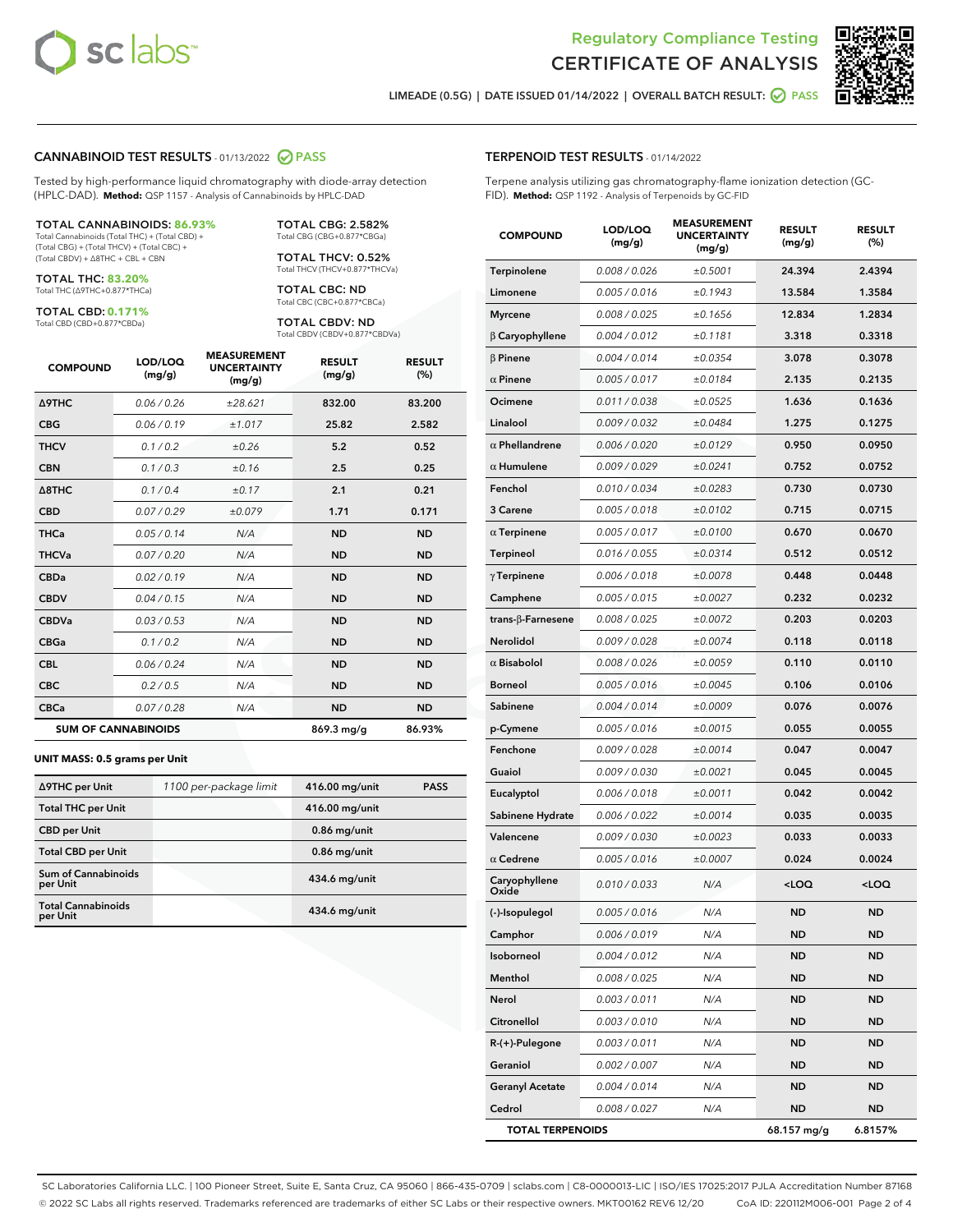



LIMEADE (0.5G) | DATE ISSUED 01/14/2022 | OVERALL BATCH RESULT: ● PASS

## CATEGORY 1 PESTICIDE TEST RESULTS - 01/14/2022 2 PASS

Pesticide and plant growth regulator analysis utilizing high-performance liquid chromatography-mass spectrometry (HPLC-MS) or gas chromatography-mass spectrometry (GC-MS). \*GC-MS utilized where indicated. **Method:** QSP 1212 - Analysis of Pesticides and Mycotoxins by LC-MS or QSP 1213 - Analysis of Pesticides by GC-MS

| <b>COMPOUND</b>             | LOD/LOQ<br>$(\mu g/g)$ | <b>ACTION</b><br><b>LIMIT</b><br>$(\mu g/g)$ | <b>MEASUREMENT</b><br><b>UNCERTAINTY</b><br>$(\mu g/g)$ | <b>RESULT</b><br>$(\mu g/g)$ | <b>RESULT</b> |
|-----------------------------|------------------------|----------------------------------------------|---------------------------------------------------------|------------------------------|---------------|
| Aldicarb                    | 0.03 / 0.08            | $\ge$ LOD                                    | N/A                                                     | <b>ND</b>                    | <b>PASS</b>   |
| Carbofuran                  | 0.02 / 0.05            | $\ge$ LOD                                    | N/A                                                     | <b>ND</b>                    | <b>PASS</b>   |
| Chlordane*                  | 0.03 / 0.08            | $\ge$ LOD                                    | N/A                                                     | <b>ND</b>                    | <b>PASS</b>   |
| Chlorfenapyr*               | 0.03/0.10              | $\ge$ LOD                                    | N/A                                                     | <b>ND</b>                    | <b>PASS</b>   |
| Chlorpyrifos                | 0.02 / 0.06            | $\ge$ LOD                                    | N/A                                                     | <b>ND</b>                    | <b>PASS</b>   |
| Coumaphos                   | 0.02 / 0.07            | $\ge$ LOD                                    | N/A                                                     | <b>ND</b>                    | <b>PASS</b>   |
| Daminozide                  | 0.02/0.07              | $\ge$ LOD                                    | N/A                                                     | <b>ND</b>                    | <b>PASS</b>   |
| <b>DDVP</b><br>(Dichlorvos) | 0.03/0.09              | $>$ LOD                                      | N/A                                                     | <b>ND</b>                    | <b>PASS</b>   |
| Dimethoate                  | 0.03 / 0.08            | $\ge$ LOD                                    | N/A                                                     | <b>ND</b>                    | <b>PASS</b>   |
| Ethoprop(hos)               | 0.03/0.10              | $>$ LOD                                      | N/A                                                     | <b>ND</b>                    | <b>PASS</b>   |
| Etofenprox                  | 0.02 / 0.06            | $\ge$ LOD                                    | N/A                                                     | <b>ND</b>                    | <b>PASS</b>   |
| Fenoxycarb                  | 0.03 / 0.08            | $\ge$ LOD                                    | N/A                                                     | <b>ND</b>                    | <b>PASS</b>   |
| Fipronil                    | 0.03/0.08              | $>$ LOD                                      | N/A                                                     | <b>ND</b>                    | <b>PASS</b>   |
| Imazalil                    | 0.02 / 0.06            | $\ge$ LOD                                    | N/A                                                     | <b>ND</b>                    | <b>PASS</b>   |
| <b>Methiocarb</b>           | 0.02 / 0.07            | $\ge$ LOD                                    | N/A                                                     | <b>ND</b>                    | <b>PASS</b>   |
| Methyl<br>parathion         | 0.03/0.10              | $\ge$ LOD                                    | N/A                                                     | <b>ND</b>                    | <b>PASS</b>   |
| <b>Mevinphos</b>            | 0.03/0.09              | $\ge$ LOD                                    | N/A                                                     | <b>ND</b>                    | <b>PASS</b>   |
| Paclobutrazol               | 0.02 / 0.05            | $\ge$ LOD                                    | N/A                                                     | <b>ND</b>                    | <b>PASS</b>   |
| Propoxur                    | 0.03/0.09              | $\ge$ LOD                                    | N/A                                                     | <b>ND</b>                    | <b>PASS</b>   |
| Spiroxamine                 | 0.03 / 0.08            | $\ge$ LOD                                    | N/A                                                     | <b>ND</b>                    | <b>PASS</b>   |
| Thiacloprid                 | 0.03/0.10              | $\ge$ LOD                                    | N/A                                                     | <b>ND</b>                    | <b>PASS</b>   |

#### CATEGORY 2 PESTICIDE TEST RESULTS - 01/14/2022 2 PASS

| <b>COMPOUND</b>          | LOD/LOO<br>$(\mu g/g)$ | <b>ACTION</b><br>LIMIT<br>$(\mu g/g)$ | <b>MEASUREMENT</b><br><b>UNCERTAINTY</b><br>$(\mu g/g)$ | <b>RESULT</b><br>$(\mu g/g)$ | <b>RESULT</b> |  |
|--------------------------|------------------------|---------------------------------------|---------------------------------------------------------|------------------------------|---------------|--|
| Abamectin                | 0.03/0.10              | 0.1                                   | N/A                                                     | <b>ND</b>                    | <b>PASS</b>   |  |
| Acephate                 | 0.02/0.07              | 0.1                                   | N/A                                                     | <b>ND</b>                    | <b>PASS</b>   |  |
| Acequinocyl              | 0.02/0.07              | 0.1                                   | N/A                                                     | <b>ND</b>                    | <b>PASS</b>   |  |
| Acetamiprid              | 0.02 / 0.05            | 0.1                                   | N/A                                                     | <b>ND</b>                    | <b>PASS</b>   |  |
| Azoxystrobin             | 0.02/0.07              | 0.1                                   | N/A                                                     | <b>ND</b>                    | <b>PASS</b>   |  |
| <b>Bifenazate</b>        | 0.01 / 0.04            | 0.1                                   | N/A                                                     | <b>ND</b>                    | <b>PASS</b>   |  |
| <b>Bifenthrin</b>        | 0.02 / 0.05            | 3                                     | N/A                                                     | <b>ND</b>                    | <b>PASS</b>   |  |
| <b>Boscalid</b>          | 0.03/0.09              | 0.1                                   | N/A                                                     | <b>ND</b>                    | <b>PASS</b>   |  |
| Captan                   | 0.19/0.57              | 0.7                                   | N/A                                                     | <b>ND</b>                    | <b>PASS</b>   |  |
| Carbaryl                 | 0.02/0.06              | 0.5                                   | N/A                                                     | <b>ND</b>                    | <b>PASS</b>   |  |
| Chlorantranilip-<br>role | 0.04/0.12              | 10                                    | N/A                                                     | <b>ND</b>                    | <b>PASS</b>   |  |
| Clofentezine             | 0.03/0.09              | 0.1                                   | N/A                                                     | <b>ND</b>                    | <b>PASS</b>   |  |

| <b>CATEGORY 2 PESTICIDE TEST RESULTS</b> - 01/14/2022 continued |  |
|-----------------------------------------------------------------|--|
|                                                                 |  |

| <b>COMPOUND</b>               | LOD/LOQ<br>(µg/g) | <b>ACTION</b><br>LIMIT<br>(µg/g) | <b>MEASUREMENT</b><br><b>UNCERTAINTY</b><br>$(\mu g/g)$ | <b>RESULT</b><br>(µg/g) | <b>RESULT</b> |
|-------------------------------|-------------------|----------------------------------|---------------------------------------------------------|-------------------------|---------------|
| Cyfluthrin                    | 0.12 / 0.38       | $\overline{c}$                   | N/A                                                     | ND                      | <b>PASS</b>   |
| Cypermethrin                  | 0.11/0.32         | 1                                | N/A                                                     | ND                      | <b>PASS</b>   |
| Diazinon                      | 0.02 / 0.05       | 0.1                              | N/A                                                     | ND                      | <b>PASS</b>   |
| Dimethomorph                  | 0.03 / 0.09       | 2                                | N/A                                                     | <b>ND</b>               | <b>PASS</b>   |
| Etoxazole                     | 0.02 / 0.06       | 0.1                              | N/A                                                     | ND                      | <b>PASS</b>   |
| Fenhexamid                    | 0.03 / 0.09       | 0.1                              | N/A                                                     | <b>ND</b>               | <b>PASS</b>   |
| Fenpyroximate                 | 0.02 / 0.06       | 0.1                              | N/A                                                     | <b>ND</b>               | <b>PASS</b>   |
| Flonicamid                    | 0.03 / 0.10       | 0.1                              | N/A                                                     | <b>ND</b>               | <b>PASS</b>   |
| Fludioxonil                   | 0.03 / 0.10       | 0.1                              | N/A                                                     | ND                      | <b>PASS</b>   |
| Hexythiazox                   | 0.02 / 0.07       | 0.1                              | N/A                                                     | <b>ND</b>               | <b>PASS</b>   |
| Imidacloprid                  | 0.04 / 0.11       | 5                                | N/A                                                     | ND                      | <b>PASS</b>   |
| Kresoxim-methyl               | 0.02 / 0.07       | 0.1                              | N/A                                                     | ND                      | <b>PASS</b>   |
| <b>Malathion</b>              | 0.03 / 0.09       | 0.5                              | N/A                                                     | <b>ND</b>               | <b>PASS</b>   |
| Metalaxyl                     | 0.02 / 0.07       | $\overline{\mathcal{L}}$         | N/A                                                     | <b>ND</b>               | <b>PASS</b>   |
| Methomyl                      | 0.03 / 0.10       | $\mathbf{1}$                     | N/A                                                     | <b>ND</b>               | <b>PASS</b>   |
| Myclobutanil                  | 0.03 / 0.09       | 0.1                              | N/A                                                     | <b>ND</b>               | <b>PASS</b>   |
| Naled                         | 0.02 / 0.07       | 0.1                              | N/A                                                     | <b>ND</b>               | <b>PASS</b>   |
| Oxamyl                        | 0.04 / 0.11       | 0.5                              | N/A                                                     | <b>ND</b>               | <b>PASS</b>   |
| Pentachloronitro-<br>benzene* | 0.03 / 0.09       | 0.1                              | N/A                                                     | <b>ND</b>               | <b>PASS</b>   |
| Permethrin                    | 0.04/0.12         | 0.5                              | N/A                                                     | ND                      | <b>PASS</b>   |
| Phosmet                       | 0.03 / 0.10       | 0.1                              | N/A                                                     | ND                      | <b>PASS</b>   |
| Piperonylbu-<br>toxide        | 0.02 / 0.07       | 3                                | N/A                                                     | <b>ND</b>               | <b>PASS</b>   |
| Prallethrin                   | 0.03 / 0.08       | 0.1                              | N/A                                                     | ND                      | <b>PASS</b>   |
| Propiconazole                 | 0.02 / 0.07       | 0.1                              | N/A                                                     | <b>ND</b>               | <b>PASS</b>   |
| Pyrethrins                    | 0.04 / 0.12       | 0.5                              | N/A                                                     | ND                      | <b>PASS</b>   |
| Pyridaben                     | 0.02 / 0.07       | 0.1                              | N/A                                                     | ND                      | <b>PASS</b>   |
| Spinetoram                    | 0.02 / 0.07       | 0.1                              | N/A                                                     | ND                      | <b>PASS</b>   |
| Spinosad                      | 0.02 / 0.07       | 0.1                              | N/A                                                     | <b>ND</b>               | <b>PASS</b>   |
| Spiromesifen                  | 0.02 / 0.05       | 0.1                              | N/A                                                     | ND                      | <b>PASS</b>   |
| Spirotetramat                 | 0.02 / 0.06       | 0.1                              | N/A                                                     | ND                      | <b>PASS</b>   |
| Tebuconazole                  | 0.02 / 0.07       | 0.1                              | N/A                                                     | ND                      | <b>PASS</b>   |
| Thiamethoxam                  | 0.03 / 0.10       | 5                                | N/A                                                     | ND                      | <b>PASS</b>   |
| Trifloxystrobin               | 0.03 / 0.08       | 0.1                              | N/A                                                     | ND                      | <b>PASS</b>   |

SC Laboratories California LLC. | 100 Pioneer Street, Suite E, Santa Cruz, CA 95060 | 866-435-0709 | sclabs.com | C8-0000013-LIC | ISO/IES 17025:2017 PJLA Accreditation Number 87168 © 2022 SC Labs all rights reserved. Trademarks referenced are trademarks of either SC Labs or their respective owners. MKT00162 REV6 12/20 CoA ID: 220112M006-001 Page 3 of 4